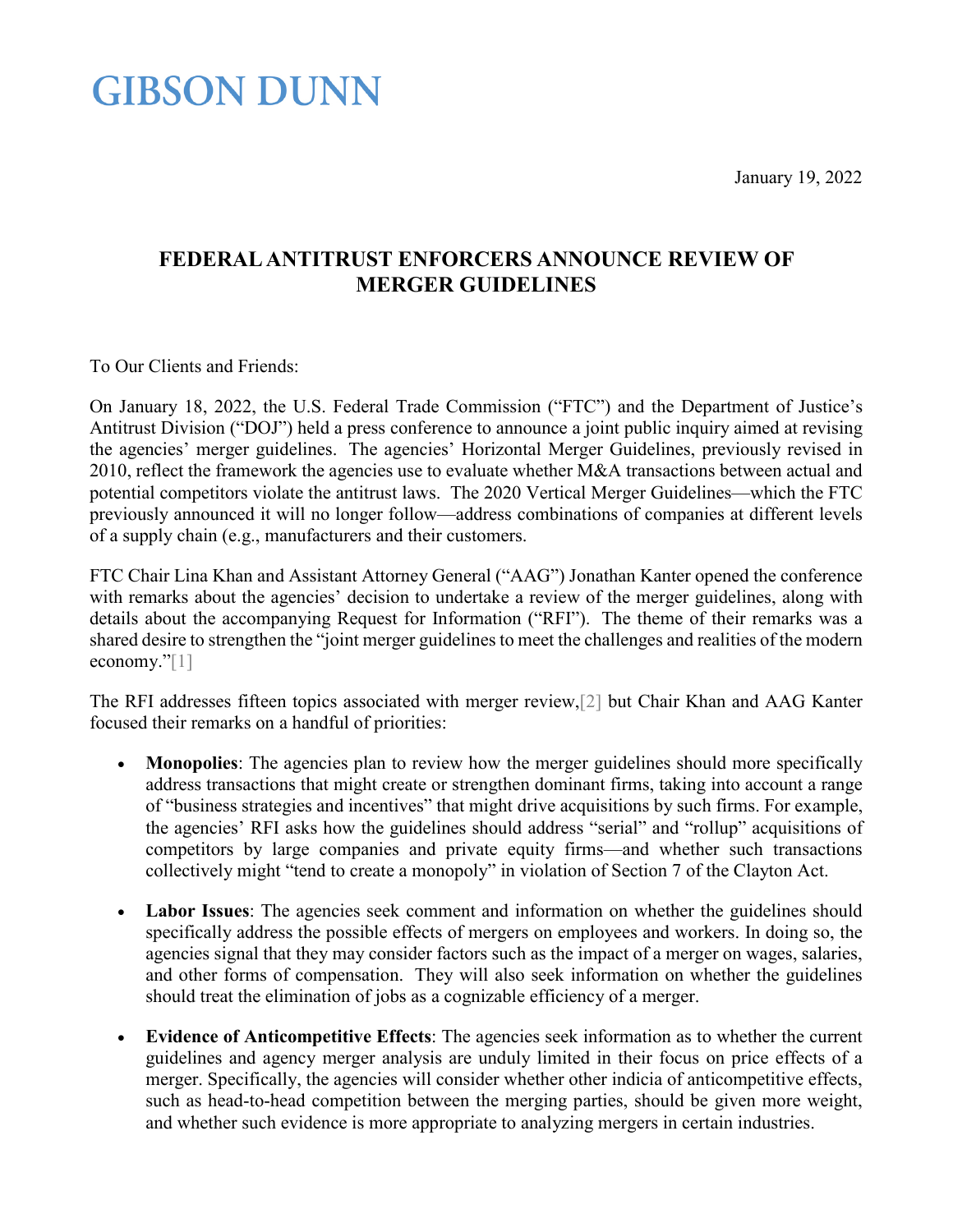# **GIBSON DUNN**

- **Accounting for "Market Realities**:" The agencies seek comment as to whether, in a "dynamic and multi-dimensional economy," defining markets is a reliable tool for assessing the potential harm of mergers. They further seek information on how to capture dynamism in the market and whether the guidelines should consider competition in terms of "stacks" or "clusters" of component products and services that drive digital and physical supply chains.
- **Convergence of Horizontal and Vertical Merger Analysis**: The agencies seek input as to whether the traditional separation of horizontal and vertical merger analysis accurately reflects the realities of the modern economy. They will assess, in general, whether rigid categories accurately capture complex and dynamic business relationships, particularly in technology markets.

#### Focus on Digital Markets

The above concerns reflect the agencies' leadership's view that the current merger guidelines fail to fully account for the types of competitive harms mergers present in today's technology markets generally, and digital markets in particular. Indeed, AAG Kanter stated that "[o]ur country depends on competition to drive progress, innovation and prosperity . . . [and for that reason] [w]e need to understand why so many industries have too few competitors, and to think carefully about how to ensure our merger enforcement tools are fit for purpose in the modern economy." The RFI calls out digital markets specifically. Agency officials explained they want to establish an analytical roadmap for assessing digital markets because such markets raise "different issues" like tipping, zero price issues, and data aggregation.

#### Statement of Commissioners Noah Joshua Phillips and Christine S. Wilson

Following the announcement, FTC Commissioners Noah Joshua Phillips and Christine S. Wilson issued a joint statement endorsing the effort to seek public comment on the guidelines because "it reflects [the FTC's] posture of continual learning." Their comments also highlight that the 2010 Horizontal Merger Guidelines have largely been accepted by the courts because they are based on a consensus framework developed over decades. They noted that the 2010 Guidelines succeeded in providing transparency and predictability to the business community. Any revisions to the guidelines must reflect the administrability, transparency, and predictability considerations that made the 2010 guidelines successful. In order to fully account for these considerations, Commissioners Phillips and Wilson encourage the public to submit comments and concerns on both the legal and economic issues presented in the RFI, as well as the assumptions that underlie those particular questions.

#### Next Steps and Implications

Chair Khan remarked that "[t]his inquiry . . . is designed to ensure that [the agencies'] merger guidelines accurately reflect modern market realities and equip [the agencies] to forcefully enforce the law against unlawful deals." [\[3\]](#page-2-2) As many expected, the FTC and DOJ under the Biden Administration are proceeding with revisions to the federal merger guidelines that will reflect the Administration's goal of strengthening antitrust enforcement. It remains to be seen whether and how the revised guidelines address this broad range of topics, and whether they will be adopted by the courts. Commissioners Phillips and Wilson observed that the existing guidelines embraced well-established legal and economic